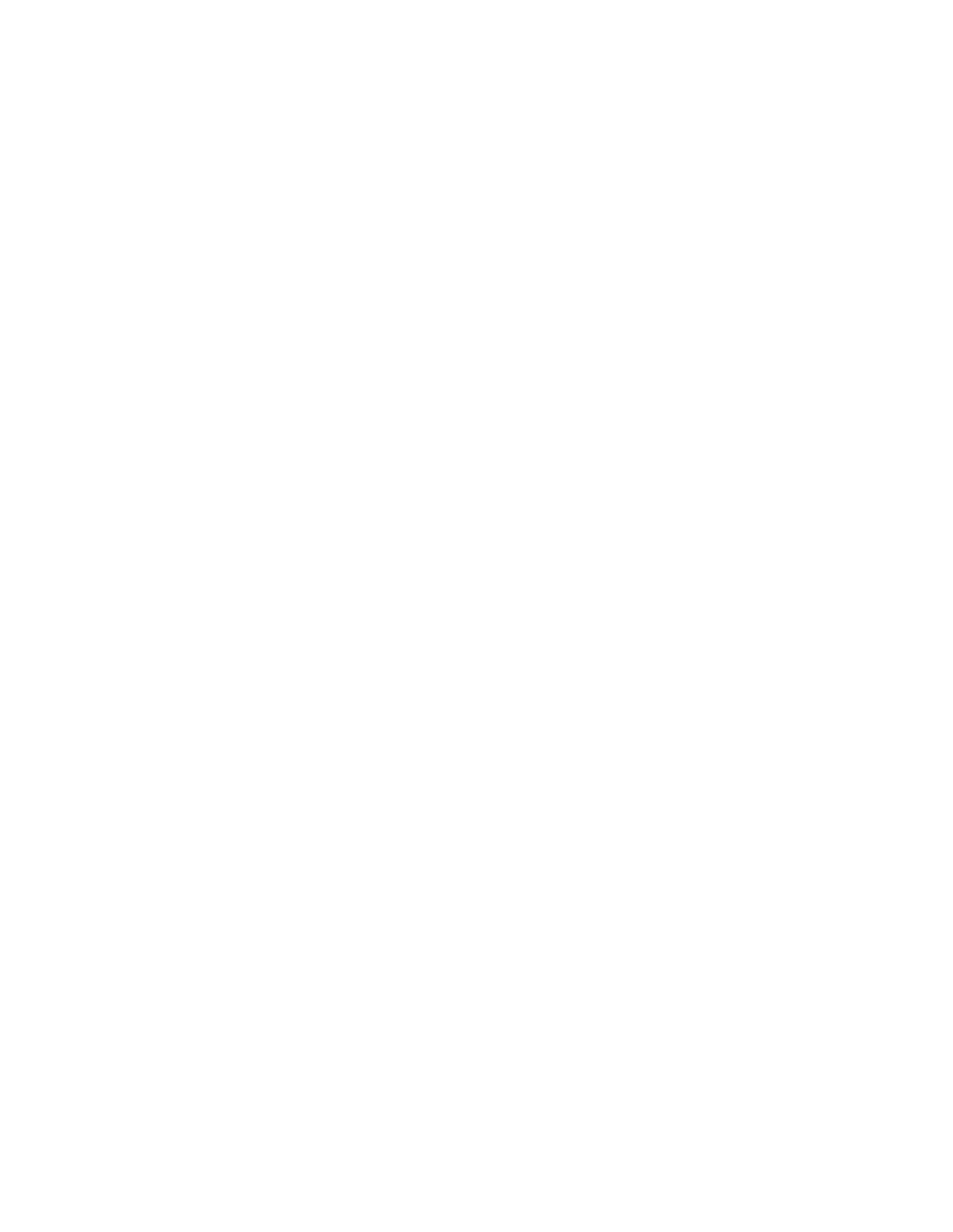# MMI-based polarization beam splitter/combiner for InP photonic integrated circuits

Manuela Felicetti $^{1,2}$ , Keisuke Kojima $^1$ , Toshiaki Koike-Akino $^1$ , Bingnan Wang $^1$ , Kieran Parsons $^1$ , Satoshi Nishikawa $^3$ , and Eiji Yagyu $^3$ 

 *Mitsubishi Electric Research Laboratories (MERL), 201 Broadway, Cambridge, MA 02139, USA Department of Electrical Engineering, Eindhoven University of Technology, Eindhoven, The Netherlands Advanced Technology R&D Ctr., Mitsubishi Electric Corp., 8-1-1 Tsukaguchi-Honmachi, Amagasaki, Hyogo, Japan kojima@merl.com*

Abstract: An MMI-based polarization splitter/combiner with a TE-TM splitting ratio above 15 dB over a 21 nm wavelength range is demonstrated. The compact device is integrated in a photonic circuit within an InP multi-project wafer run.

OCIS codes: 230.3120 Integrated optics devices; 130.5440 Polarization-selective devices; 060.2340 Fiber optics components.

### 1. Introduction

Modern telecommunication networks are evolving to support high speed services, which require polarization handling. The orthogonal polarizations TE and TM can be used to double the capacity of the optical transmission system through polarization diversity. This functions can be achieved thanks to a device capable of splitting and combining the polarization states of light. Ultra short polarization beam splitters (PBS) based on directional mode couplers [1–4] or multi-mode interferometer (MMI) [5] have been designed in silicon technology. However, a PBS device in indium phosphide (InP) substrate is also required since it can be integrated with active components, i.e. lasers, modulators, and photo-detectors. A number of InP PBS with different structures have been reported, e.g. directional couplers [6], MMI [7], Mach-Zehnder interferometer with polarization converter [8]. The drawback is that the InGaAsP-InP layer stack has a lower index contrast compared to Silicon-On-Insulator (SOI), leading to a weak birefringence between TE and TM polarized modes. Thus, the TE-TM coupling length is longer in InP PBS devices than silicon ones, resulting in less compact devices. The shortest device device reported is 600  $\mu$ m with a splitting ratio (SR) of 10 dB [8]. In this paper, a 370  $\mu$ m MMI-based polarization splitter is demonstrated. The TE and TM birefringence is obtained with a shallow etched gap in the middle of the MMI section. The different TE and TE beating lengths ensure the splitting of the two modes at the device output ports. The PBS is fabricated by SMART Photonics B.V. within an InGaAsP-InP multi-project wafer (MPW) run [9].

#### 2. Design and simulations

The PBS device (Fig.1(a)) consists of a single mode input waveguide ( $W_{wg} = 1.5 \ \mu$ m), a short tapered section ( $L_{gap} =$ 36  $\mu$ m) for a smooth mode transition, an MMI section ( $W_{MMI} = 2.5 \mu$ m and  $L_{MMI} = 370 \mu$ m) and two output ports (port<sub>1,2</sub> =  $W_{wg}$ ). The input/output ports and the MMI section are fabricated in deeply etched trenches. The MMI section presents a shallow etched gap of 0.5  $\mu$ m. The shallow etch depth (nominally 0.1  $\mu$ m into the core layer) is defined by the foundry, thus the gap width is the design parameter that defines the TE and TM propagation constants. Fig.1(b) shows the fundamental and first order TE and TM modes in the MMI section. Due to the different coupling length for TE and TM, the mode interference in the MMI section is such that the TE and TM input mode couple out to port 1 and port 2 respectively. Fig.1(c) shows the field propagation along the PBS device for TE or TM polarized input.

The TE and TM coupling lengths in the MMI section are defined as

$$
L_{\pi_{TE}}=\frac{\pi}{\beta_{TE0}-\beta_{TE1}},\qquad L_{\pi_{TM}}=\frac{\pi}{\beta_{TM0}-\beta_{TM1}}
$$

,

where  $\beta_{TE0}$  and  $\beta_{TE1}$  are the mode propagation constant for the fundamental and first order TE modes, while  $\beta_{TM0}$ and  $\beta_{TM1}$  are the mode propagation constant for the fundamental and first order TM modes. The calculated beat lengths are 37.52  $\mu$ m for TE mode and 53.76  $\mu$ m for TM mode. To split the TE and TM modes to port 1 and port 2 respectively, the optimal MMI length is 370  $\mu$ m.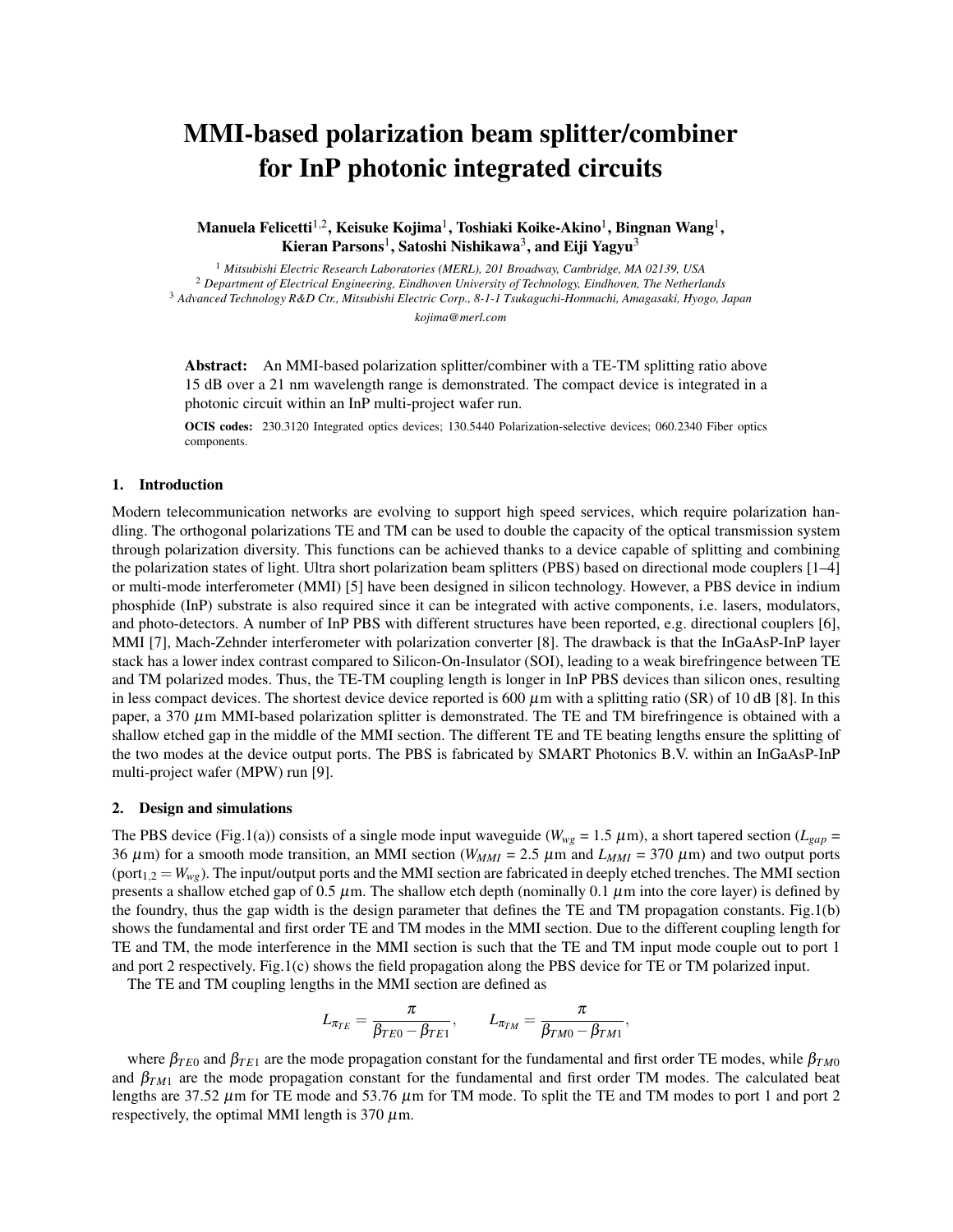

Fig. 1. (a) PBS device scheme. (b) Cross-section view of the MMI TE and TM modes. (c) TE and TM field propagation in the PBS device.

#### 3. Measurements

The performance of the device is evaluated in terms of splitting ratio and insertion loss for both TE and TM polarized input mode. When the input mode is TE polarized, the splitting ratio is found as [8]

$$
SR(TE_{in}) = 10 \log \left( \frac{P_{TMout1} + P_{TEout1}}{P_{TMout2} + P_{TEout2}} \right)
$$
 (1)

whilst, if the input mode is TM polarized the splitting ratio (SR) can be calculated as

$$
SR(TM_{in}) = 10 \log \left( \frac{P_{TMout2} + P_{TEout2}}{P_{TMout1} + P_{TEout1}} \right)
$$
 (2)

The insertion loss is estimated with respect to the propagation loss of a single mode straight waveguide, used as a reference. The characterization of the PBS consists in determining the splitting ratio for both TE and TM input polarizations. At the input side of the PBS device, an erbium-doped fiber amplifier (EDFA) is used as a light source. The EDFA is connected to a polarization beam splitter (off chip) to define the polarization at the input coupling fiber. The polarization maintaining (PM) fiber, that couples the light into the PBS device, is rotated to launch a TE or a TM polarized mode<sup>1</sup>. At the output side, the total power (TE+TM) is coupled one at the time from the PBS output ports to a PM fiber. The output spectra are recorded using an optical spectrum analyzer (OSA). Measurement results (Fig.2(a)) show an SR above 15 dB over a wavelength range of 36 nm (1526-1562 nm) for the TE input and 32 nm (1515-1547) for the TM input. The two wavelength ranges have an overlap region of 21 nm (1526-1547 nm). The measured PBS insertion loss (Fig.2(b)), over the TE and TM SR overlap wavelength region, is 4-5.5 dB for the TE mode and 2-4 dB for the TM mode. The discrepancy between simulation and measurements results could be explained with a deviation of the design parameters during the PBS fabrication.

 ${}^{1}$ Prior the PBS characterization, the orientation of the fiber to the TE or TM mode is performed in free space using a polarizer.